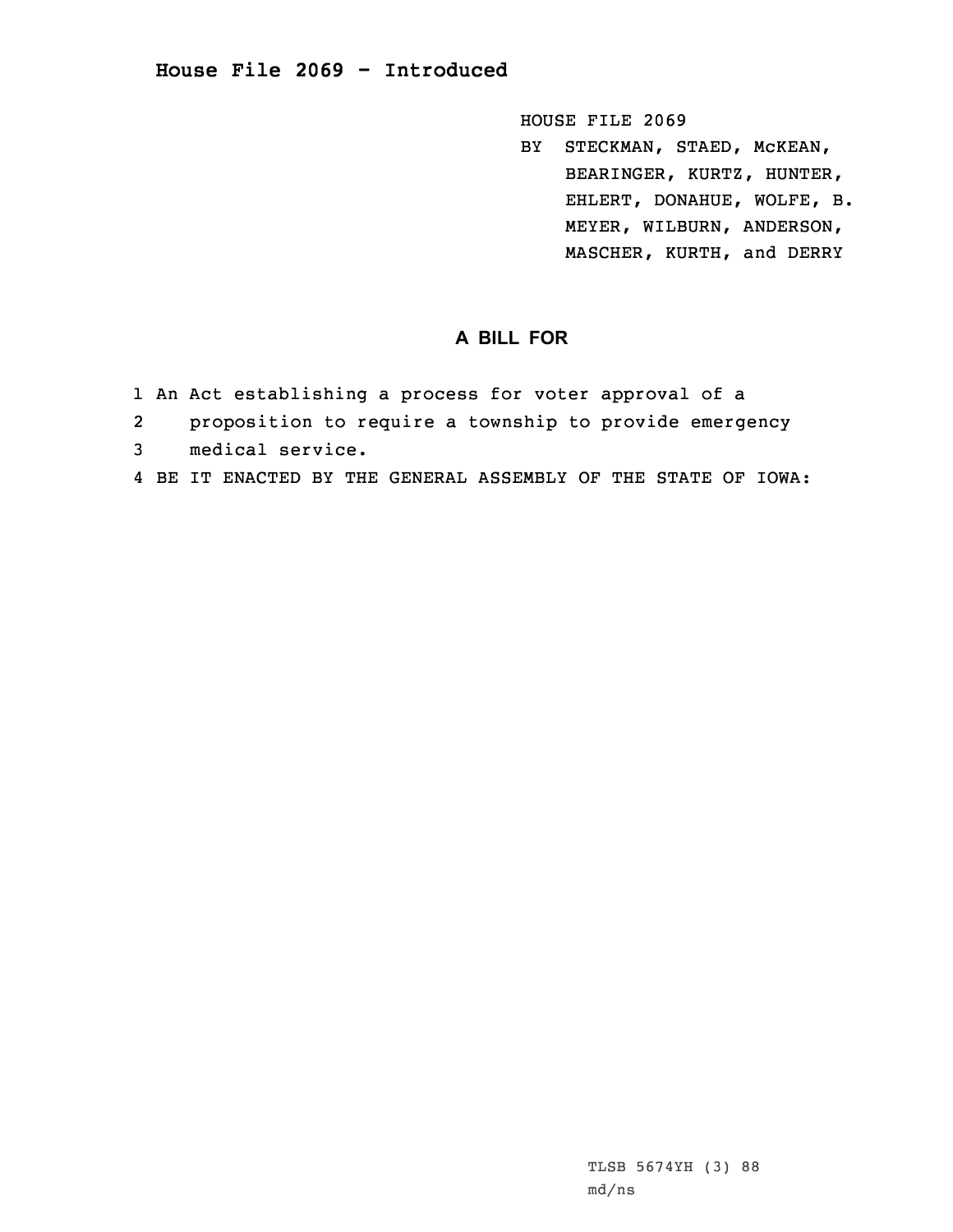1 Section 1. Section 331.385, subsection 2, Code 2020, is 2 amended to read as follows:

 2. The board of supervisors shall publish notice of the proposed resolution, and of <sup>a</sup> public hearing to be held on the proposed resolution, in <sup>a</sup> newspaper of general circulation in the county at least ten days but no more than twenty days before the date of the public hearing. If, after notice and hearing, the resolution is adopted, the board of supervisors shall assume the exercise of the powers and duties of township trustees relating to fire protection service and emergency ll medical service as set forth in sections 359.42 <del>through</del>, 359.43, and 359.45.

13 Sec. 2. Section 359.42, Code 2020, is amended to read as 14 follows:

15 **359.42 Township fire protection service, emergency warning** 16 **system, and emergency medical service.**

 Except as otherwise provided in section [331.385](https://www.legis.iowa.gov/docs/code/2020/331.385.pdf), the trustees of each township shall provide fire protection service for the township, exclusive of any part of the township within <sup>a</sup> benefited fire district and may provide emergency medical service. However, except as otherwise provided in section 331.385, the trustees of <sup>a</sup> township shall provide emergency medical service for the township if required to do so by <sup>a</sup> proposition approved under section 359.44. The trustees may purchase, own, rent, or maintain fire protection service or emergency medical service apparatus or equipment or both kinds of apparatus or equipment and provide housing for the equipment. The trustees of <sup>a</sup> township which is located within <sup>a</sup> county having <sup>a</sup> population of three hundred thousand or more may also establish and maintain an emergency warning system within the township. The trustees may contract with <sup>a</sup> public or private agency under [chapter](https://www.legis.iowa.gov/docs/code/2020/28E.pdf) 28E for the purpose of providing any service or system required or authorized under this section.

35 Sec. 3. NEW SECTION. **359.44 Emergency medical service ——**

-1-

LSB 5674YH (3) 88 md/ns 1/5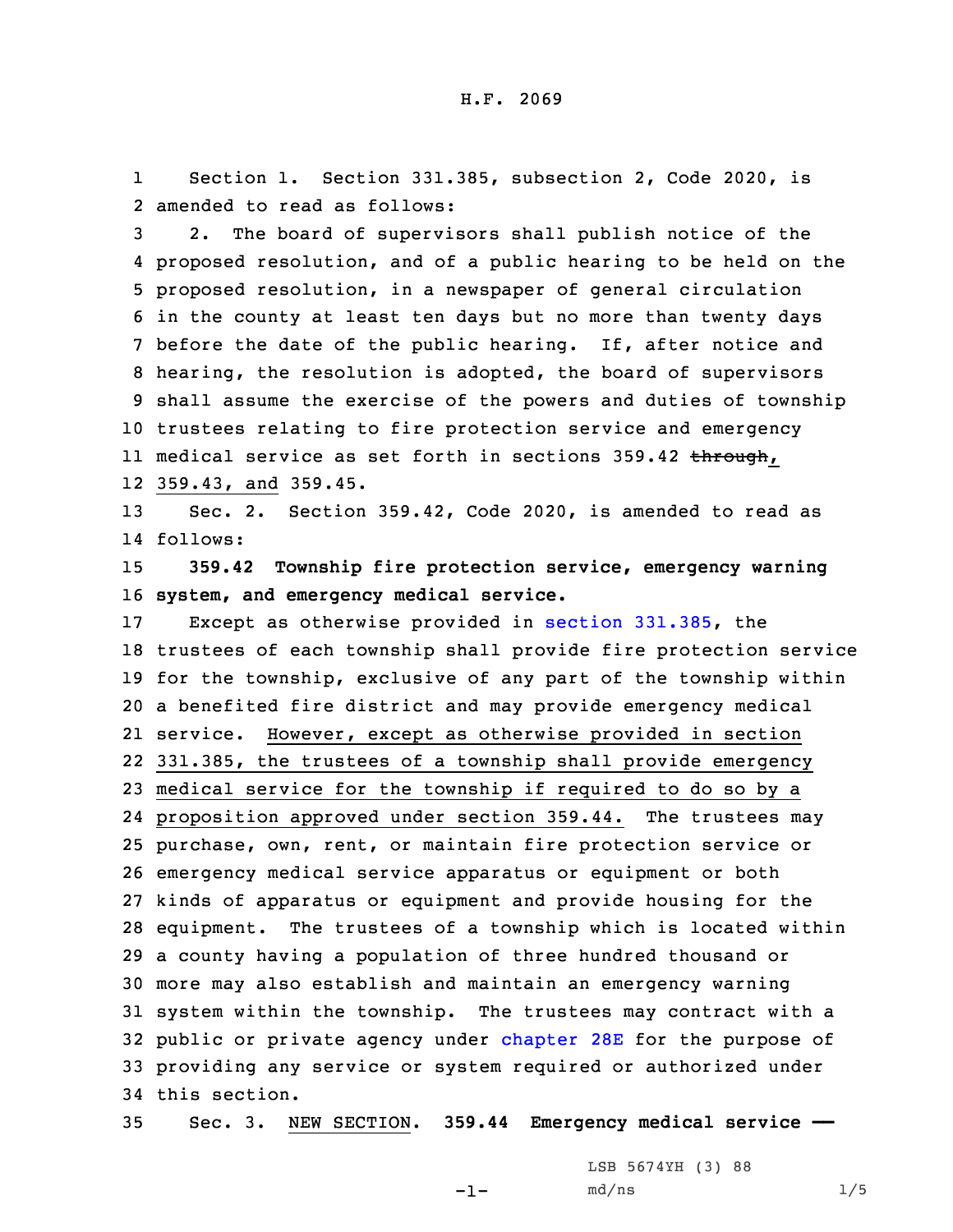## 1 **motion or petition —— election.**

2 1. *a.* Unless the county is providing emergency medical service to <sup>a</sup> township pursuant to section 331.385, the board of township trustees may on its own motion, and upon receipt of <sup>a</sup> valid petition shall, direct the county commissioner of elections to submit to the registered voters of the township, excluding those areas of the township within corporate boundaries of <sup>a</sup> city, the proposition of requiring the township to provide emergency medical service to those areas of the township outside the corporate limits of <sup>a</sup> city and outside those areas being provided emergency medical service under chapter 357F or 357J for <sup>a</sup> period of time stated in the proposition not to exceed ten years but not less than four 14 years.

 *b.* <sup>A</sup> valid petition shall be signed by eligible electors of the township residing outside the corporate limits of <sup>a</sup> city equal in number to at least twenty-five percent of the number of votes cast in the township outside the corporate limits of <sup>a</sup> city for the office of president of the United States or governor at the preceding general election. The petition shall include the signatures of the petitioners, <sup>a</sup> statement of their place of residence, and the date on which they signed the petition.

24 *c.* The election shall be held at the next general election following adoption of the board's motion or receipt of the valid petition. However, <sup>a</sup> petition authorized by this section shall be filed not later than eighty-two days before the date of the general election if the proposition is to be voted upon at the general election. If <sup>a</sup> valid petition is filed after that date, the proposition shall be voted on at the general election following the next general election.

 *d.* <sup>A</sup> petition shall be examined before it is accepted for filing. If it appears valid on its face, it shall be accepted for filing. If it lacks the required number of signatures, it shall be returned to the petitioners.

 $-2-$ 

LSB 5674YH (3) 88 md/ns 2/5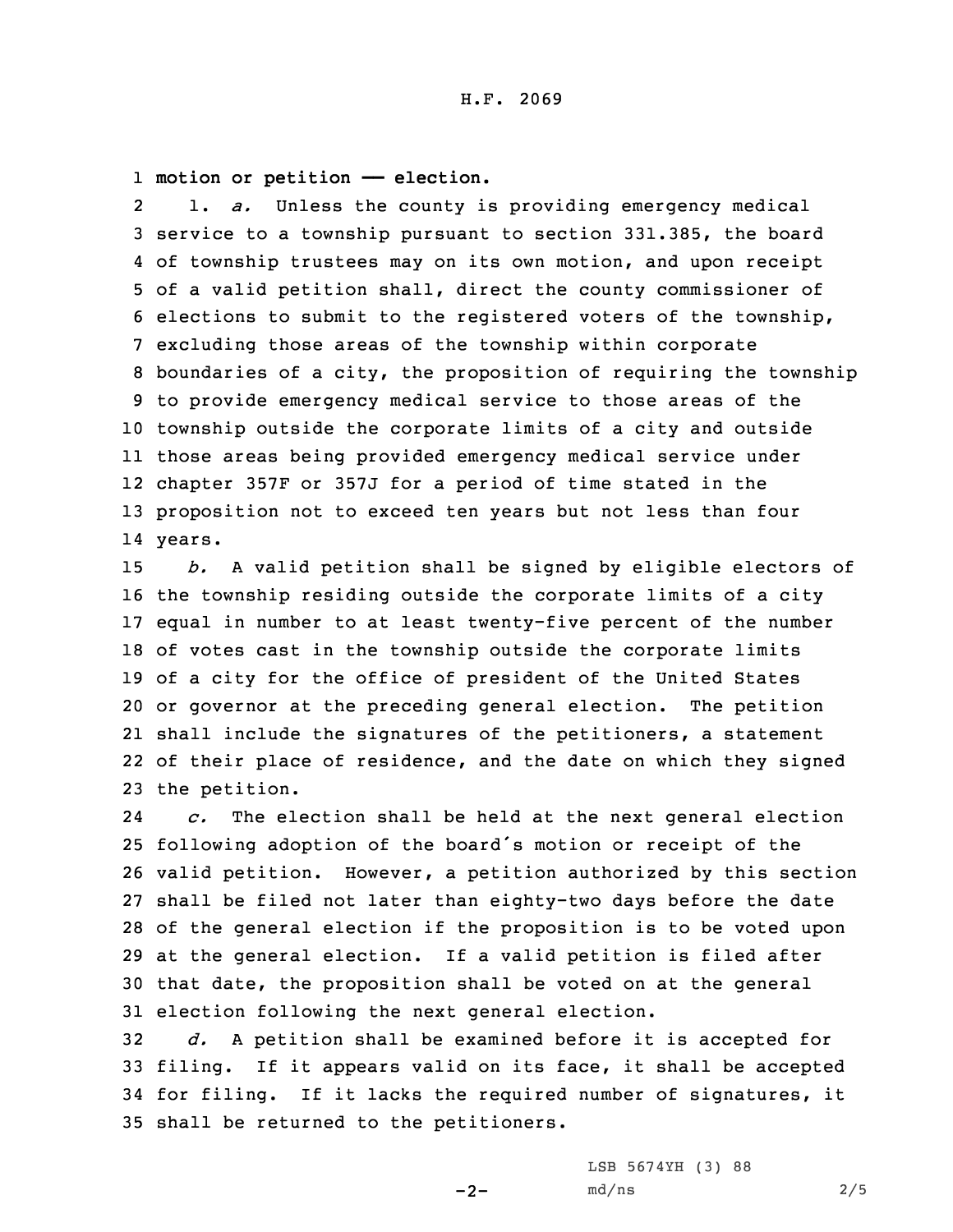1 *e.* Petitions which have been accepted for filing are valid 2 unless written objections are filed. Objections must be 3 filed with the county auditor within five working days after 4 the petition was filed. The objection process in section 5 44.7 shall be followed for objections filed pursuant to this 6 section.

7 2. The question shall be submitted to the voters in 8 substantially the following form:

9 Shall the township of ..............., in ................ County, Iowa, be required to provide emergency medical service for <sup>a</sup> period of ............... years to those areas 12 of .............. township outside the corporate limits of a city and outside the areas receiving emergency medical service from another political subdivision of this state and provide such service through imposition of <sup>a</sup> property tax in those areas of the township outside the corporate limits of <sup>a</sup> city? 3. The proposition is adopted if <sup>a</sup> majority of those voting on the proposition at the election approves it. If the proposition is approved at election, the township trustees shall provide emergency medical service to all areas of the township outside the corporate limits of <sup>a</sup> city and those areas not otherwise receiving such service under chapter 357F or 357J using methods and funding authorized in sections 359.42 and 359.43 for the period of time approved at election, beginning with the fiscal year beginning July 1 following the general election at which the proposition was approved.

27 4. The proposition is not affected by <sup>a</sup> change in the 28 boundaries of the township.

 5. An extension of the period of time for requiring the township to provide emergency medical service under this section or the rescission of the requirement to provide emergency medical service may be completed using the same procedure as is required for initial approval.

## 34 EXPLANATION

35 **The inclusion of this explanation does not constitute agreement with**

LSB 5674YH (3) 88  $md/ns$  3/5

 $-3-$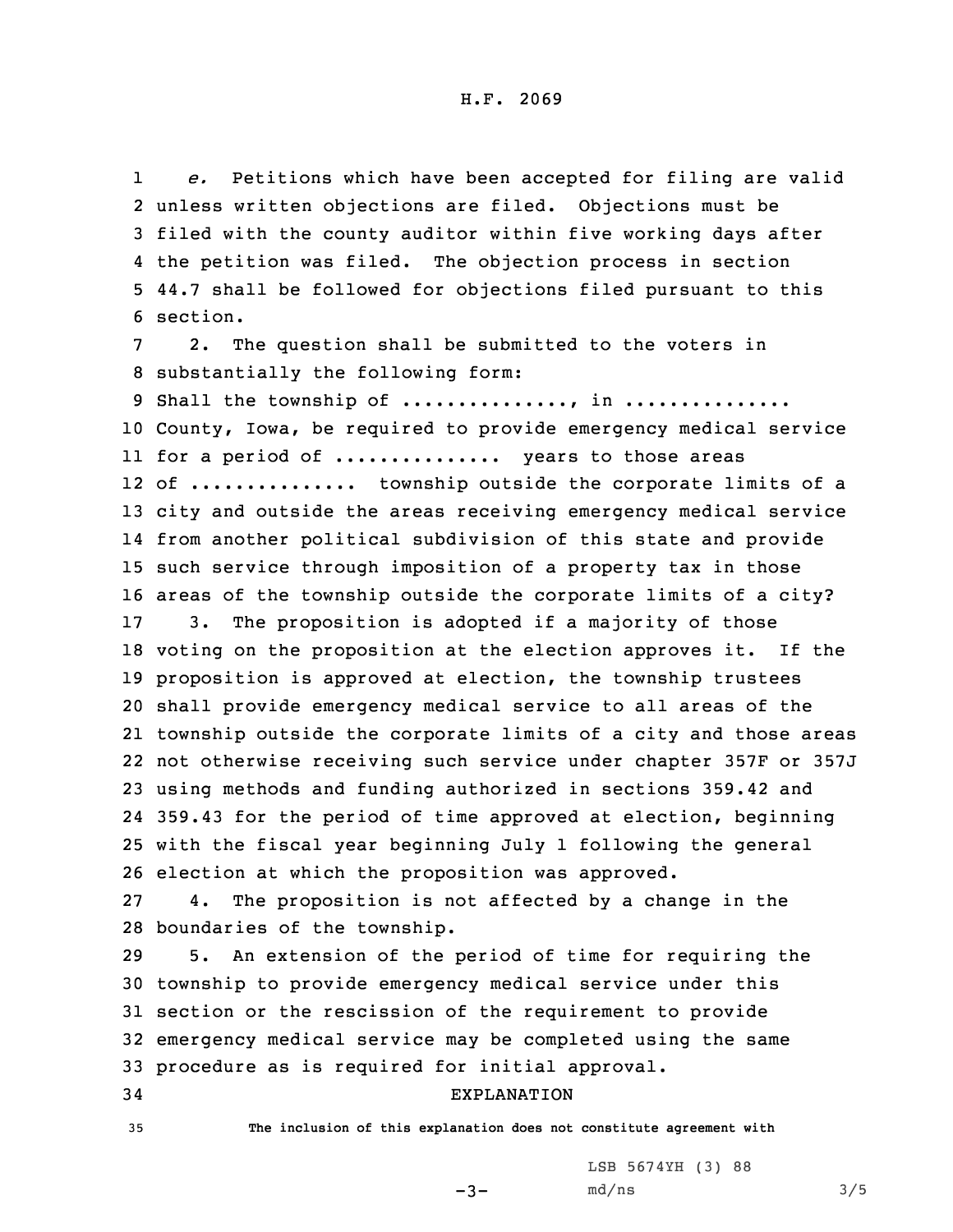```
1
```
**the explanation's substance by the members of the general assembly.**

2 Current law authorizes but does not require the board of township trustees to provide emergency medical service for the township and to fund such service through imposition of <sup>a</sup> property tax levy. This bill establishes <sup>a</sup> process for voter approval of <sup>a</sup> proposition to require <sup>a</sup> board of township trustees to provide emergency medical service to specified areas of the township.

 The bill provides that unless the county is providing emergency medical service to <sup>a</sup> township pursuant to Code section 331.385, the board of township trustees may on its own motion, and upon receipt of <sup>a</sup> valid petition shall, direct the county commissioner of elections to submit to the registered voters of the township, excluding those areas of the township within corporate boundaries of <sup>a</sup> city, the proposition of requiring the township to provide emergency medical service to those areas of the township outside the corporate limits of <sup>a</sup> city and outside those areas being provided emergency medical service under Code chapter 357F (benefited emergency medical services district) or 357J (emergency response district) for <sup>a</sup> period of time stated in the proposition not to exceed 10 years but not less than four years.

 <sup>A</sup> valid petition must be signed by eligible electors of the township residing outside the corporate limits of <sup>a</sup> city equal in number to at least 25 percent of the number of votes cast in the township outside the corporate limits of <sup>a</sup> city for the office of president of the United States or governor at the preceding general election. The election to vote on the proposition is required to be held at the next general election following adoption of the board's motion or receipt of the valid petition, subject to <sup>a</sup> filing deadline specified in the bill. The bill also specifies the process for filing and hearing objections to the petition and the form of the question that appears on the ballot.

35 <sup>A</sup> proposition is adopted if <sup>a</sup> majority of those voting on the

 $-4-$ 

LSB 5674YH (3) 88  $md/ns$  4/5